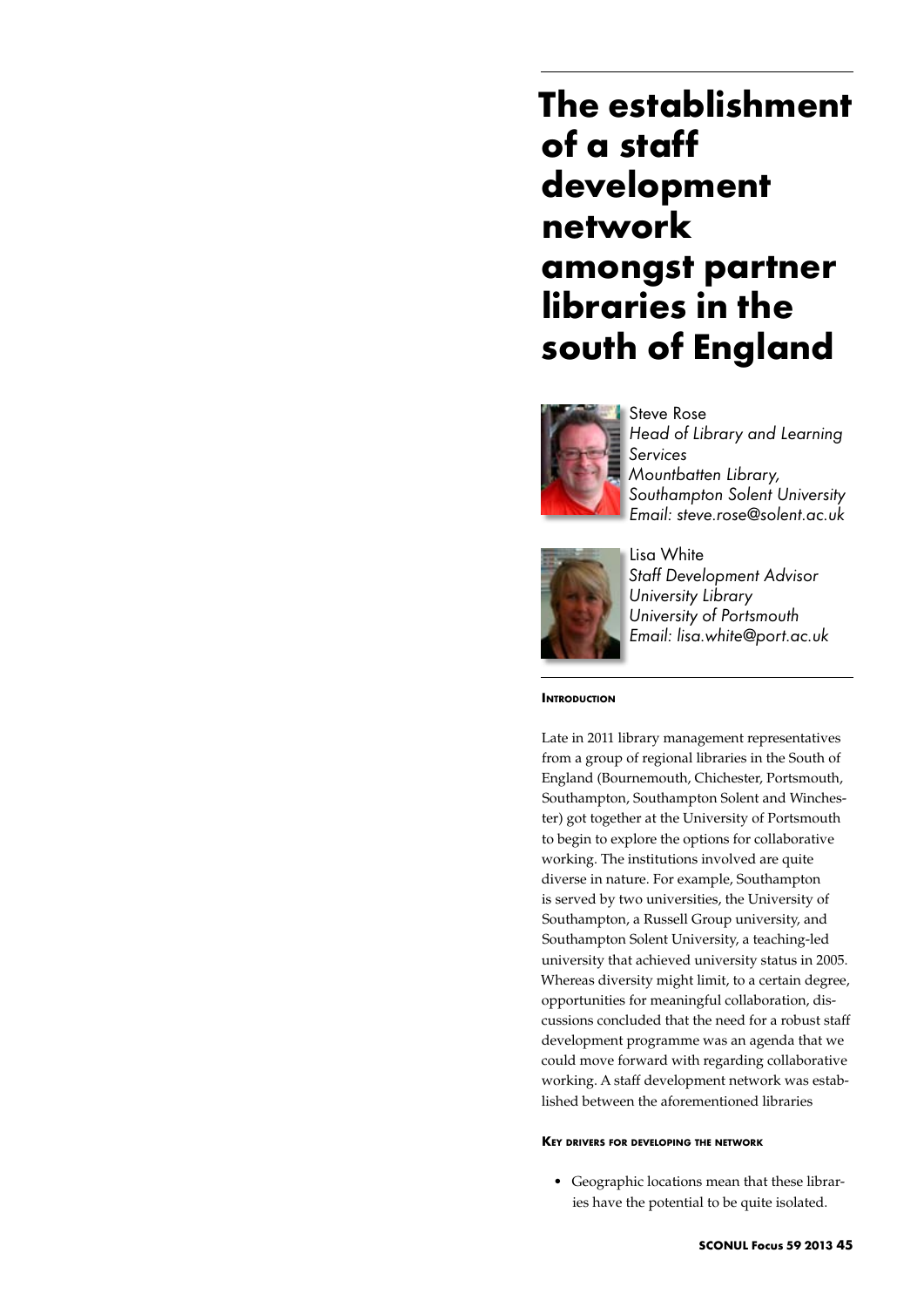They do not benefit from the strong networking opportunities elsewhere, for example the M25 Consortium of Academic Libraries, covering Greater London (http://www.m25lib. ac.uk), or NoWAL, the North West Academic Libraries Consortium (http://www.nowal. ac.uk).

- A number of shared agendas were identified in relation to staff development; for example the need for all staff to have excellent customer service skills in order to meet student expectations in the new fees environment, the importance of demonstrating value and impact and the need to keep abreast with changes in the digital environment.
- • Budgetary pressures mean that we need to look for cost-effective ways of providing staff development opportunities; it is expensive to send individuals on professional training days.
- The development of a staff development consortium approach facilitates group learning, sharing of good practice and the exchange of ideas.
- All the libraries have staff undertaking similar roles, from customer-facing enquiry roles to supporting the digital environment and information skills training.
- Managers from the libraries concerned saw the opportunity to involve staff at all levels, including more junior and para-professional roles; there are often fewer opportunities for staff at these levels, yet they too can benefit from looking at the bigger picture in relation to their roles and being able to share experiences.

#### **Events to date**

• *9 March 2012: 'Challenges in meeting student expectations: learning from the frontline', University of Portsmouth Library*

This was our inaugural event, attended by about 30 staff from across the network. It included presentations from two student union presidents from member libraries who challenged us to think about service development and delivery in relation to the change to a fees-based environment. The presidents challenged us on a number of issues that provided participants with much food for thought to take into the afternoon discussions. Key considerations were around developing space, staff support for students, resource provision and the importance of communicating well in a variety of ways

• *19 June 2012: 'Approaches to marketing library services', University of Chichester, Bognor Regis Campus*

Attended by over 40 staff, this event included a presentation from an external speaker who talked about the University of Warwick Library's approach to marketing and presented a model which was useful to aid the afternoon's discussions on approaches we might adopt in engaging with our different groups of users, for example undergraduates, postgraduates, part-time and distance learners, academic staff and international students.

• *10 December 2012: 'Libraries and mobile learners.' University of Southampton, Hartley Library*

This event was attended by 25 staff. It considered the different ways in which students now learn, with particular reference to the impact of mobile technologies. The key focus here was on the various experiences of mobile learning and on the variety of devices, noting also the challenges presented by IT systems and infrastructures. Group discussions focused on how we can best support mobile learners, highlighting some current initiatives, including the introduction of services such as the online chat and roaming. It was noted that not all users are so confident with such technologies and different levels of support need to be tailored to their needs. There is a staff development agenda in terms of confidence and existing levels of expertise, which also needs to be tackled.

• *27 June 2013: 'Collaborative working to improve information literacy within our organisations', University of Winchester*

This event included two external speakers who presented on information literacy projects / models. We also introduced a 'teach meet' session whereby participants from the universities involved presented on some initiatives in their own organisations. This was felt to be a very helpful addition to the programme and we are likely to repeat it at future events.

As well as presentations, all events included interactive group work where participants worked in smaller groups (each group including representatives from all six organisations) to discuss issues, share ideas and what they were or could be doing in relation to the topic being addressed.